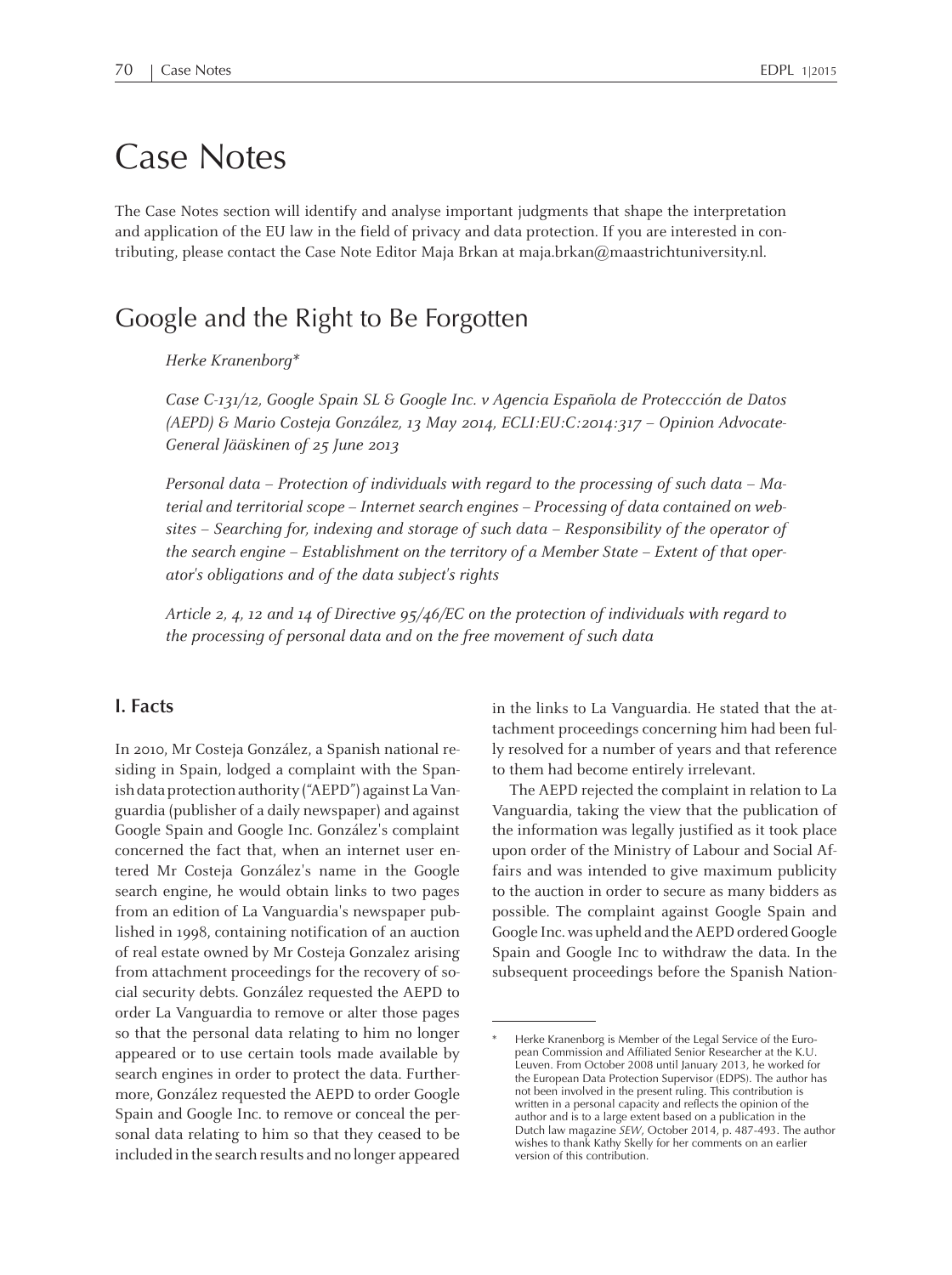al High Court the question was raised concerning the obligations of the operators of search engines to protect personal data of persons concerned who do not wish certain information linked to them, to be located, or indexed or made available to internet users indefinitely. Since the answer depended on the way in which Directive 95/46 should be interpreted, the Court decided to reques<sup>t</sup> the Court of Justice for <sup>a</sup> preliminary ruling.

## **II. Judgment**

#### 1. The material scope of Directive 95/46

The referring Court firstly raised questions relating to the material scope of Directive 95/46.<sup>1</sup> In particular, the Court asked whether the activity of <sup>a</sup> search engine as a provider of content which consists in finding information published or placed on the internet by third parties, indexing it automatically, storing it temporarily and, finally, making it available to internet users according to <sup>a</sup> particular order of preference must be classified as "processing of personal data" within the meaning of Article 2(b) of Directive 95/46. In case of <sup>a</sup> positive answer to this question, the referring Court asked whether the operator of <sup>a</sup> search engine must be regarded as the "controller" in respec<sup>t</sup> of that processing of the personal data, within the meaning of Article  $2(d)$  of Directive 95/46. This last question is of relevance, as the controller is the person responsible for compliance with the data protection rules. 2

In its judgment the Court of Justice notes that it is not contested that the data found, indexed and stored by search engines and made available to their users include information relating to identified or identifiable natural persons and thus constitute "personal data" within the meaning of Article 2(a) of Directive 95/46 (para. 27). The activities of the search engine regarding this datamust be classified as"processing", regardless of the fact that the operator of the search engine also carries out the same operations in respect of other types of information and does not distinguish between the latter and the personal data

(para.  $28$ ). This finding is not affected by the fact that those data have already been published on the internet andarenot alteredby the searchengine (para. 29).

As to the question whether the search engine must be regarded as controller, Google had argued that it could not be considered as such since it has no knowledge of the data in question and does not exercise control over the data (para. 22). The Court rejects this reasoning and recalls that Article 2(d) of Directive 95/46 defines "controller" as "the natural or legal person, public authority or agency or any other body which alone or jointly with others determines the purposes and means of the processing of personal data" (para. 32). Since it is the search engine operator which determines the purposes and means of the activities which includes the processing of personal data, the search engine must be regarded as controller in respec<sup>t</sup> of that processing (para. 33). According to the Court any other conclusion would not only be contrary to the clear wording of the provision, but also to its objective which is to ensure, by employing <sup>a</sup> broad definition of the concep<sup>t</sup> of "controller", the effective and complete protection of data subjects (para. 34).This conclusion isfurther developed in the following four paragraphs (para. 35-38) in which the Court addresses the different and additional nature of the activity of <sup>a</sup> search engine compared with the activity of the publishers of websites(such as LaVanguardia). The Court emphasises that the "activity of search engines plays <sup>a</sup> decisive role in the overall dissemination of those data" and that the possibility of searching on an individual's name, enables users "to establish <sup>a</sup> more or less detailed profile of the data subject" (para.  $36/37$ ). The "activity of a search engine is therefore liable to affect significantly, and additionally compared with that of the publishers of websites, the fundamental rights to privacy and to the protection of personal data" (para. 38). .<br>L

#### 2. The territorial scope of Directive 95/46

The Court then considers the question of whether it is possible to apply the Spanish legislation, transposing Directive 95/46, in the circumstances of the case. Google had argued that the actual data processing was exclusively performed by Google Inc., which operates and manages the search engine and which is established in the United States. Google Spain, as <sup>a</sup> subsidiary of Google Inc., only promotes, facilitates

<sup>1</sup> The precise content of the questions can be found in para. <sup>20</sup> of the ruling.

See Article 6(2) of Directive 95/46.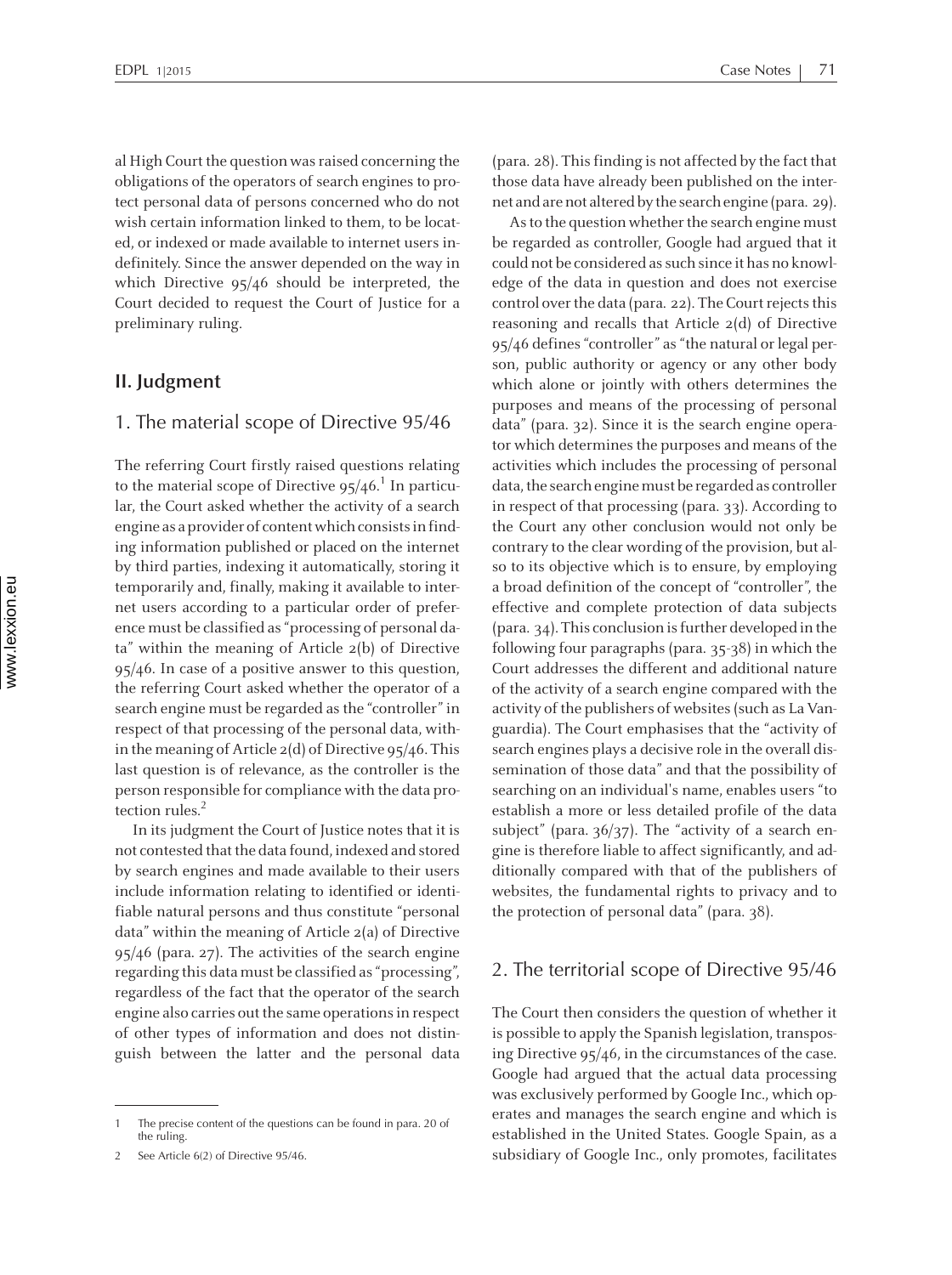and effectuates the sale of on-line advertising products and services to third parties and markets that advertising.

The Court takes the view that Google Spain is an establishment of Google Inc. within the meaning of Article  $4(1)(a)$  of Directive 95/46 (para. 49). The Court points out that Article  $4(1)(a)$  of Directive 95/46 does not require the processing of personal data in question to be carried out "by" the establishment concerned itself, but only that it be carried out "in the context of the activities" of the establishment <sup>a</sup> phrase which has to be interpreted broadly (para. 52-54). According to the Court this condition is fulfilled in the presen<sup>t</sup> case since the activities of the operator of the search engine and those of its establishment situated in the Member States concerned are inextricably linked as the activities relating to the advertising space constitute the means of rendering the search engine economically profitable and that engine is, at the same time, the means enabling those activities to be performed (para. 55-56).

## 3. The extent of the responsibility of the operator of <sup>a</sup> search engine under Directive 95/46

The next question the Court considers is whether Article 12(b) and Article 14(1)(a) of Directive  $95/46$ should be interpreted as meaning that the operator of <sup>a</sup> search engine is obliged to remove from the list of results displayed from <sup>a</sup> search made on the basis of <sup>a</sup> person's name links to web pages publish by third parties and which contains information relating to that person, also in <sup>a</sup> case where that name or information is not erased beforehand or simultaneously from those web pages, and whether this obligation exists even when the web page publication is, in itself, lawful (para. 62). Article 12(b) provides for the right of the data subject to obtain the rectification, erasure or blocking of data the processing of which does not comply with Directive 95/46. Pursuant to Article  $14(1)(a)$  the data subject may, at any time, on compelling legitimate grounds relating to his particular situation, object to the processing of data relating to him.

The Court recalls in relation to Article  $12(1)(b)$  that all processing of personal datamustin principle comply with the principles relating to data quality as set out in Article 6 of Directive 95/4 $6^3$  and must meet

one of the criteria for making the processing of personal data legitimate as listed in Article <sup>7</sup> of Directive 95/46 (para. 71). According to the Court, the processing by Google is capable of being covered by the ground in Article 7(f) which permits the processing of personal data where it is necessary for the purposes of the legitimate interests pursued by the controller or by the third party or parties to whom the data are disclosed, excep<sup>t</sup> where such interests are overridden by the interests or fundamental rights and freedoms of the data subject (para. 73-74). The Court considers that the application of Article  $7(f)$  necessitates a balancing of the opposing rights and interests concerned, in the context of which account must be taken of the significance of the data subject's rights arising from Article <sup>7</sup> and <sup>8</sup> of the Charter (para. 74).

The Court continues by stating that the question whether the processing complies with Articles <sup>6</sup> and  $7(f)$  of Directive 95/46 may follow a request of the data subject on the basis of Article 12(b). In addition, in certain circumstances, the data subject may rely on the right to object as laid down in Article  $14(1)(a)$ (para. 75). The balancing to be carried out under Article  $14(1)(a)$  enables account to be taken in a more specific manner of all the circumstances surrounding the data subject's particular situation (para. <sup>7</sup>6). The data subject may address these requests directly to the controller who must then duly examine their merits and, asthe casemay be, end processing of the data in question. Where the controller does not gran<sup>t</sup> the request, the data subject may bring the matter before the supervisory authority or the judicial authority so that it carries out the necessary checks and orders the controller to take specific measures accordingly (para. 77).

The Court subsequently deals with the balance to be made in the case at hand. It emphasises that the activities of the search engine are "liable to affect significantly the fundamental rights to privacy and to the protection of personal data" and states that the effect of the interference with those rights "is height-

<sup>3</sup> According to this provision data must be processed "fairly and lawfully", be "collected for specified, explicit and legitimate purposes and not further processed in <sup>a</sup> way incompatible with those purposes", be "adequate, relevant and not excessive in relation to the purposes for which they are collected and/or further processed", be "accurate and, where necessary, kept up to date" and, finally, be "kept in <sup>a</sup> form which permits identification of data subjects for no longer than is necessary for the purposes for which the data were collected or for which they are further processed".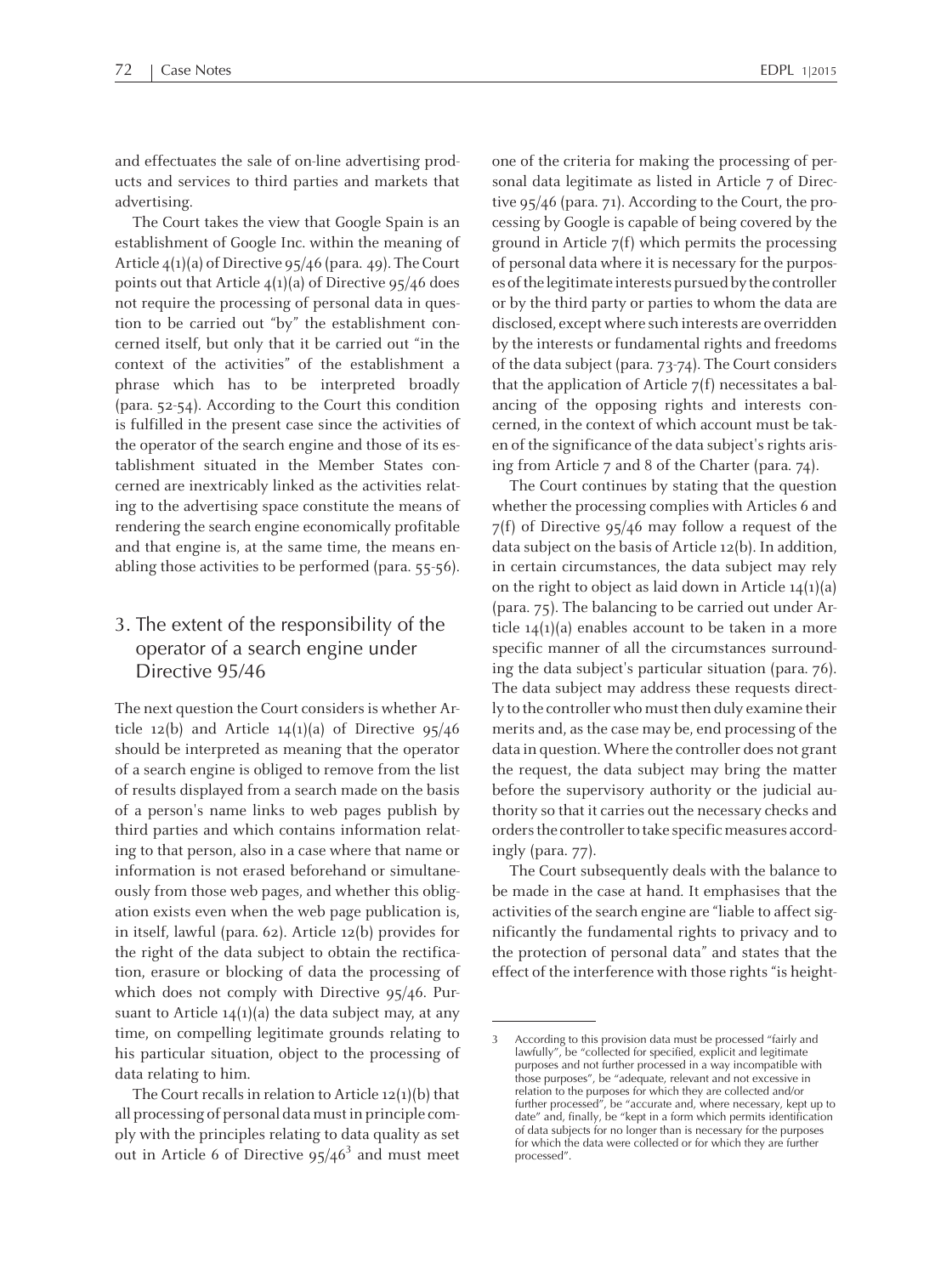ened on account of the important role played by the internet and search engines in modern society, which renders the information contained in such <sup>a</sup> list of results ubiquitous"(para. 80).According to the Court the interference cannot be justified by merely the economic interest of the search engine operator, however, it may have effects upon the legitimate interest of the internet users potentially interested in having access to the information (para. 81). Therefore, <sup>a</sup> fair balance has to be sought:

Whilst it is true that the data subject's rights protected by those articles also override, as <sup>a</sup> general rule, that interest of internet users, that balance may however depend, in specific cases, on the nature of the information in question and its sensitivity for the data subject's private life and on the interest of the public in having that information, an interest which may vary, in particular, according to the role played by the data subject in public life.

If <sup>a</sup> supervisory authority comes to the conclusion that the interests of the data subject prevail, it may order the operator of the search engine to remove the data from the list following a search, without presupposing the previous or simultaneous removal of the name and information from the web page on which they were published (para. 82). In that respect, the Court again points at the distinction between the activities of the search engine and the publisher of <sup>a</sup> website (para. 83). It adds that, "given the ease with which information published on <sup>a</sup> website can be replicated on other sites and the fact that persons responsible for its publication are not always subject to European Union legislation", effective and complete protection of data subject would not be achieved if the latter had to obtain first or in parallel the erasure of their information from the publishers of websites (para. 84). Furthermore, the processing of the publisher could fall under derogations for data processing carried out "solely for journalistic purposes" as foreseen in Article 9 of Directive 95/46, while this is not the case for <sup>a</sup> search engine (para. 85).

The Court finally notes that the ground which would justify the publication of personal data on <sup>a</sup> website does not necessarily coincide with the ground that could apply to justify the activity of search engines (para. 86). Furthermore, the outcome of the weighing of the interests at issue may in any event differ according to whether the processing is carried out by the operator of <sup>a</sup> search engine or that carried out by the publisher of the web page is at issue, given that, first, the legitimate interests justifying the processing may be different and the consequences of the processing for the data subject, and in particular for his private life, are not necessarily the same (para. 86). Indeed, since the inclusion in the list of results, displayed following <sup>a</sup> search made on the basis of <sup>a</sup> person's name, of <sup>a</sup> web page and of the information contained on it relating to that person makes access to that information appreciably easier for any internet user making <sup>a</sup> search in respec<sup>t</sup> of the person concerned andmay play <sup>a</sup> decisive role in the dissemination of that information, it is liable to constitute "a more significant interference" with the data subject's fundamental right to privacy than the publication on the web page (para. 87).

## 4. The scope of the data subject's rights guaranteed by Directive 95/46

The final question considered by the Court concerns the so-called "right to be forgotten". The question asked is whether Article 12(b) and Article 14(1)(a) must be interpreted as enabling the data subject to require the operator of <sup>a</sup> search engine to remove the personal data from the list of results, on the ground that that information may be prejudicial to him or that he wishes it to be "forgotten" after <sup>a</sup> certain time (para. 89).

As regards Article 12(b), the Court considers that it follows from Article  $6(1)(c)$  to (e) that the processing of accurate data which is lawful initially may, in the course of time, become incompatible with the directive where those data are no longer necessary in the light of the purposes for which they were collected or processed. <sup>A</sup> finding of such incompatibility upon <sup>a</sup> reques<sup>t</sup> based on Article 12(b) should lead to the erasure of the information and links concerned in the list of results (para. 94).

If the non-compliance is based on an alleged noncompliance with the conditions laid down in Article  $7(f)$  and requests under Article 14(1)(a), the Court points out that in each case the processing of personal datamust be authorized under Article 7 for the entire period during which it is carried out (para. 95).

Then, the court considers:

96. In the light of the foregoing, when appraising such requests made in order to oppose processing such as that at issue in the main proceedings, it should in particular be examined whether the da-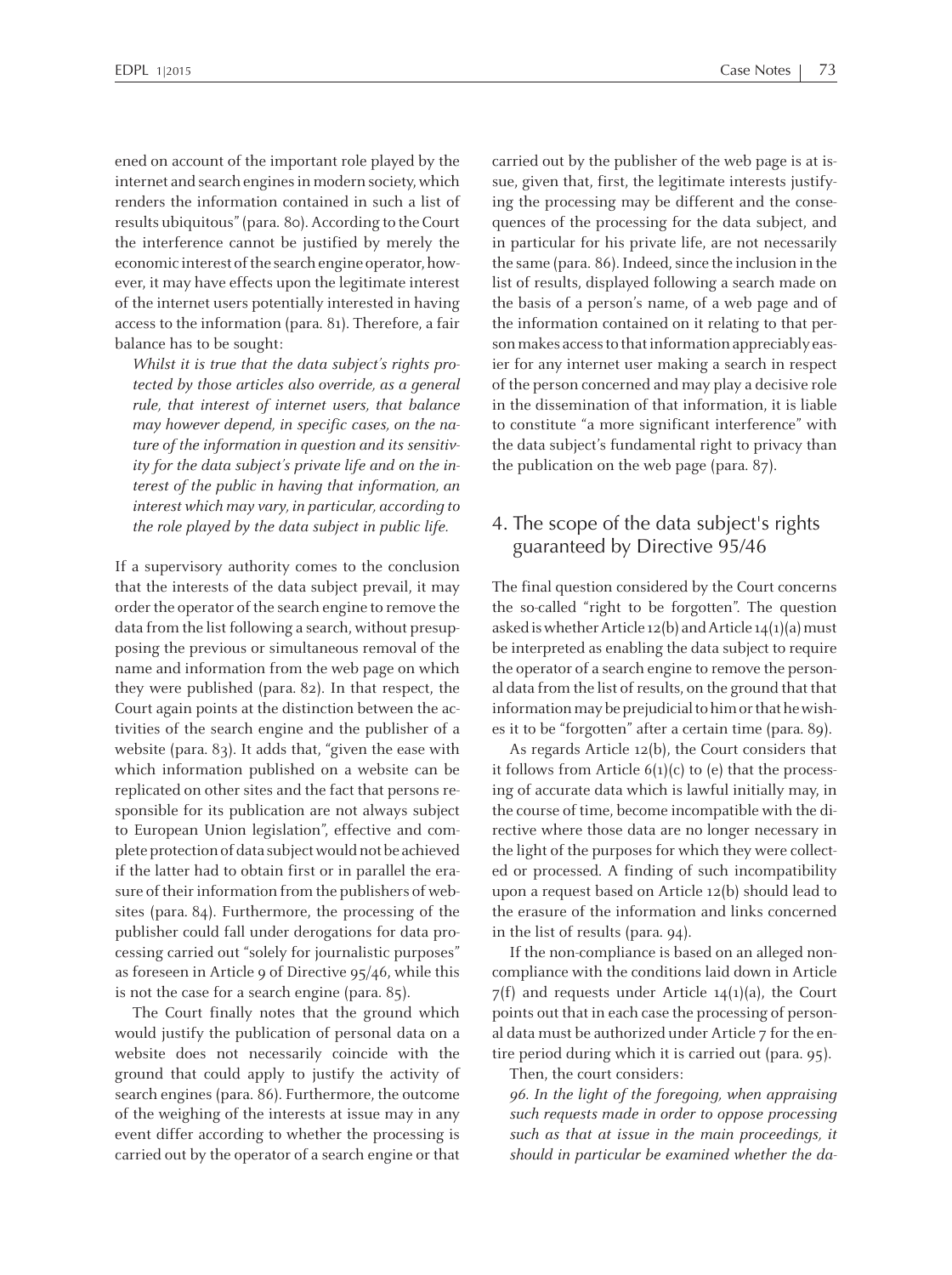ta subject has <sup>a</sup> right that the information relating to him personally should, at this point in time, no longer be linked to his name by <sup>a</sup> list of results displayed following <sup>a</sup> search made on the basis of his name. In this connection, it must be pointed out that it is not necessary in order to find such <sup>a</sup> right that the inclusion of the information in question in the list of results causes prejudice to the data subject. 97. As the data subject may, in the light of his fundamental rights under Articles <sup>7</sup> and 8 of the Charter, reques<sup>t</sup> that the information in question no longer be made available to the general public by its inclusion in such <sup>a</sup> list of results, it should be held, as follows in particular from paragraph 81 of the presen<sup>t</sup> judgment, that those rights override, as <sup>a</sup> rule, not only the economic interest of the operator of the search engine but also the interest of the general public in finding that information upon <sup>a</sup> search relating to the data subject's name. However, that would not be the case if it appeared, for particular reasons, such as the role played by the data subject in public life, that the interference with his fundamental rights is justified by the preponderant interest of the general public in having, on account of inclusion in the list of results, access to the information in question.

98. As regards <sup>a</sup> situation such as that at issue in the main proceedings, which concerns the display, in the list of results that the internet user obtains by making <sup>a</sup> search by means of Google Search on the basis of the data subject's name, of links to pages of the on-line archives of <sup>a</sup> daily newspaper that contain announcements mentioning the data subject's name and relating to <sup>a</sup> real-estate auction connected with attachment proceedings for the recovery of social security debts, it should be held that, having regard to the sensitivity for the data subject's private life of the information contained in those announcements and to the fact that its initial publication had taken place <sup>16</sup> years earlier, the data subject establishes <sup>a</sup> right that that information should no longer be linked to his name by means of such <sup>a</sup> list. Accordingly, since in the case in point there do not appear to be particular reasons substantiating <sup>a</sup> preponderant interest of the public in having, in the context of such <sup>a</sup> search, access to that information, <sup>a</sup> matter which is, however, for the referring court to establish, the data subject may, by virtue of Article 12(b) and subparagraph (a) of the first paragraph of Article 14 of Directive

95/46, require those links to be removed from the list of results.

#### **III. Comment**

#### 1. <sup>A</sup> right to be forgotten

This ruling has been widely reported around the world. The Court acknowledges <sup>a</sup> right to be forgotten which can be invoked against operators of search engines. This ruling appears to enable <sup>a</sup> person to polish his digital image which follows from <sup>a</sup> search on the person's name on <sup>a</sup> search engine (also known as "egosurfing" or "ego-googling"). Control over own data is reinforced. Still, the ruling has not been well received by all, including digital rights organisations such as European Digital Rights (EDRi). 4 The main criticism of the ruling concerns the lack of regard or weight the Court gives to the freedom of expression. In addition there has been some criticism of the fact that in first instance the Court leaves it up to the provider of the search engine, in this case Google, to perform the balancing exercise. Obviously, Google was disappointed with the judgment. 5 It indicated in December 2014 that since the ruling of the Court it had received 185.745 requests for removal of links in the list of search results. 6 Viviane Reding, until the summer of 2014 the European Commissioner responsible for justice matters, was not impressed by earlier figures provided by Google. She pointed at the <sup>7</sup>61.898 requests Google receives per day to take off material which is protected by intellectual property rights. 7

The questions pu<sup>t</sup> to the Court of Justice were not easy to answer. The Court had to address <sup>a</sup> situation in light of EU data protection rules which date back to 1995, <sup>a</sup> year in which both internet and mobile

<sup>4</sup> See http://www.edri.org, pos<sup>t</sup> of <sup>21</sup> May 2014, (last accessed on <sup>5</sup> December 2014).

<sup>5</sup> See The Guardian of <sup>13</sup> May 2014, "EU court backs 'right to be forgotten': Google must amend results on request", to be found at http://www.theguardian.com/technology/2014/may/13/right-to-be -forgotten-eu-court-google-search-results, (last accessed on <sup>5</sup> December 2014).

<sup>6</sup> See Google Transparency Report to be found at https://www .google.com/transparencyreport/removals/europeprivacy/?hl=en, (last accessed on 5 December 2014).

<sup>7</sup> To be found at https://docs.google.com/file/d/ 0B8syaai6SSfiT0EwRUFyOENqR3M/edit?pli=1, (last accessed on <sup>5</sup> December 2014), see pt. 23.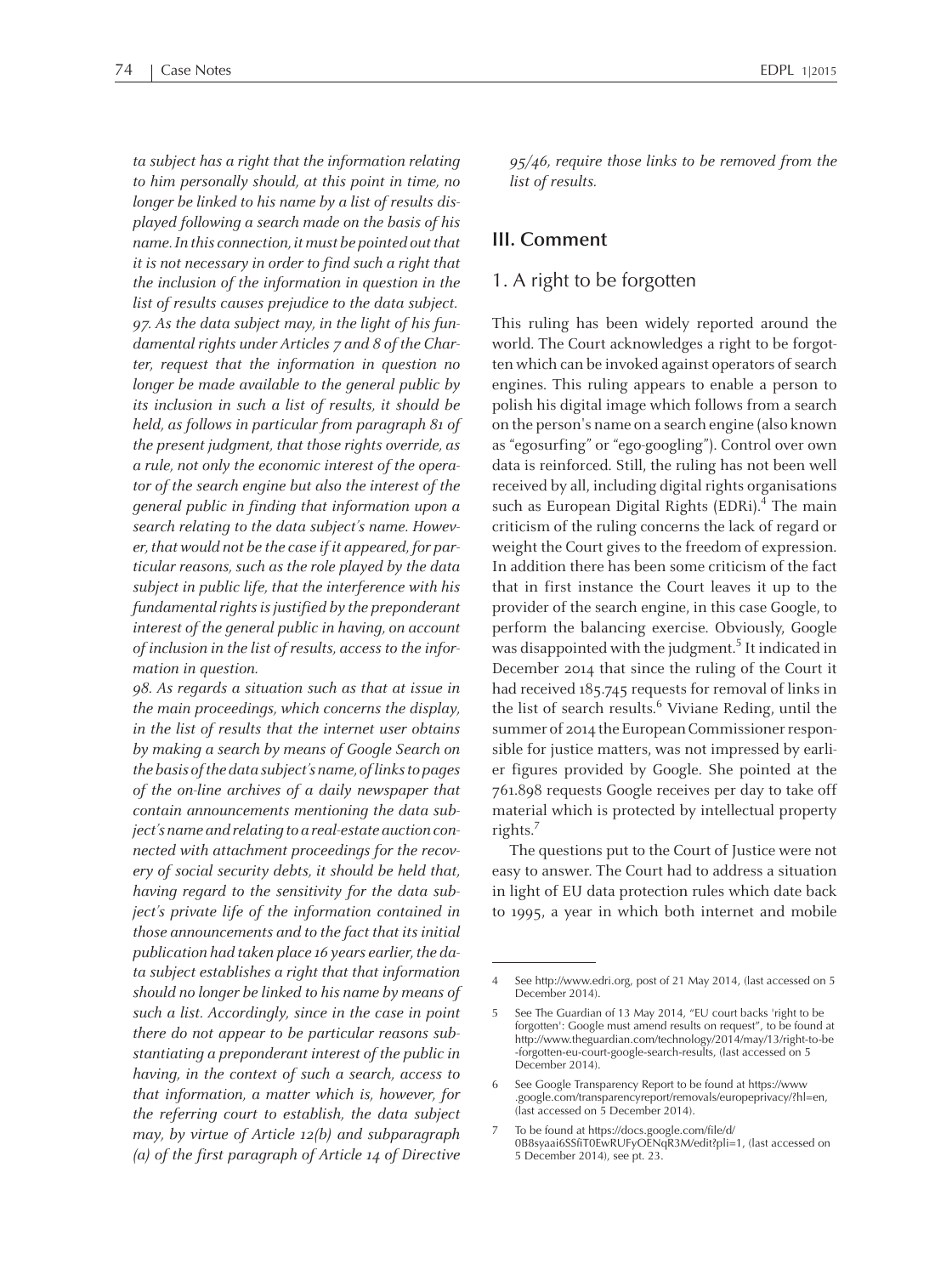telephony were in their infancy. In addition, the Court had to reconcile different fundamental rights, the importance of which have grown in parallel with the development and growth of the digital society. The Court could validly have come to different conclusions, as is illustrated by the opinion of the Advocate-General in this case, from which the Court to <sup>a</sup> large extent deviates.

The ruling follows one month on from another important judgment in which the Court annulled the EU directive which required the retention of telephone data.<sup>8</sup> In both judgments the Court acknowledges the importance of strong and effective privacy and data protection rights. The two rulings have already been used as points of reference in further case law, as follows froma recent ruling on the legality <sup>a</sup> private surveillance system located under the eaves of <sup>a</sup> family home. 9

As to the presen<sup>t</sup> case, most media attention was given to the recognition of <sup>a</sup> right to be forgotten. However, the first two hurdles the Court had to clear, before it commenced its analysis on the right to be forgotten, are also of significant importance. These concern the questions whether Google can be considered to be <sup>a</sup> controller and whether the EU rules apply to Google at all.

## 2. First hurdle: can Google be qualified as controller?

The conclusion of the Court that the activities of Google (finding information published or placed on

- <sup>13</sup> *Ibid.*, pt. 80, emphasis in original.
- <sup>14</sup> *Ibid.*, pt. 82, emphasis in original.

the internet by third parties, indexing it automatically, storing it temporarily and, finally, making it available to internet users according to <sup>a</sup> particular order of preference) should be considered to be the processing of personal data in the sense of Article  $2(b)$  of Directive 95/46 does not come as a surprise. It follows logically from earlier case law, in particular the rulings in Lindqvist and Satakunnan. In Lindqvist, the Court considered that putting personal data on <sup>a</sup> website should be considered as processing of personal data, and in Satakunnan the Court concluded that it made no difference whether the personal data had already been in the public domain. 10

It was less evident that Google Spain should be seen to be the person responsible for the processing, the so-called "controller". The Advocate-General ("AG") had come to the conclusion that this was not the case.<sup>11</sup> His interpretation of the notion of "controller" followed <sup>a</sup> generallymore reserved approach towards questions on the material scope of the data protection rules. 12 The AG considered the definition of controller which refersto the person "determining the purposes and means of the processing of the *per*sonal data".<sup>13</sup> In his view, the general scheme of the directive, in most language versions and the individual obligations it imposes on the controller "are based on the idea of responsibility of the controller over the personal data processed in the sense that the controller is aware of the existence of <sup>a</sup> certain defined category of information amounting to personal data and the controller processes this data with some intention which relates to their processing as personal data". 14 The AG followed the Article 29 Working Party who, in an advice on search engines from 2008, made <sup>a</sup> distinction between the completely passive and intermediary functions of search engines and situations in which search engines actually control the personal data, in which case the search engine should be considered as controller. 15 On the basis of this, the AG came to the conclusion that in the presen<sup>t</sup> case, Google could not be held responsible, excep<sup>t</sup> for the cases where it had not complied with the exclusion codes on <sup>a</sup> website or where <sup>a</sup> reques<sup>t</sup> emanating from the website regarding update of cache memory had not been complied with. 16

The Court, in its assessment of how the term "controller" should be defined takes an approach with is different to that of the AG. According to the Court, the definition of the notion "controller" is clear and

<sup>8</sup> CJEU <sup>8</sup> April 2014, *Digital Rights Ireland and Seitlinger a.o.*, C-293/12 and C-594/12, ECLI:EU:C:2014:238.

<sup>9</sup> CJEU <sup>11</sup> December 2014, *Františic Ryneš*, C-212/13, ECLI:EU:C:2014:2428, see pts. 27-29.

<sup>10</sup> CJEU <sup>6</sup> November 2003, *Lindqvist*, C-101/01, EU:C:2003:596, pt. <sup>25</sup> and CJEU <sup>12</sup> September 2007, *Satakunnan Markkinapörssi and Satamedia*, C-73/07, EU:C:2008:727, pts. <sup>48</sup> and 49.

<sup>11</sup> Opinion AG Jääskinen, pt. 100.

<sup>12</sup> *Ibid.*, pts. 30/31 and 78/79.

<sup>15</sup> *Ibid.*, pt. 85, with reference to Opinion 1/2008 of the Article <sup>29</sup> Working Party of <sup>4</sup> April <sup>2008</sup> on data protection issues relating to search engines (WP 148), to be found at http://ec.europa.eu/ justice/data-protection/article-29/index\_en.htm (last accessed on <sup>5</sup> December 2014). The Article <sup>29</sup> Working Party is an EU advisory body composed of the data protection authorities of all the EU Member States and the European Data Protection Supervisor.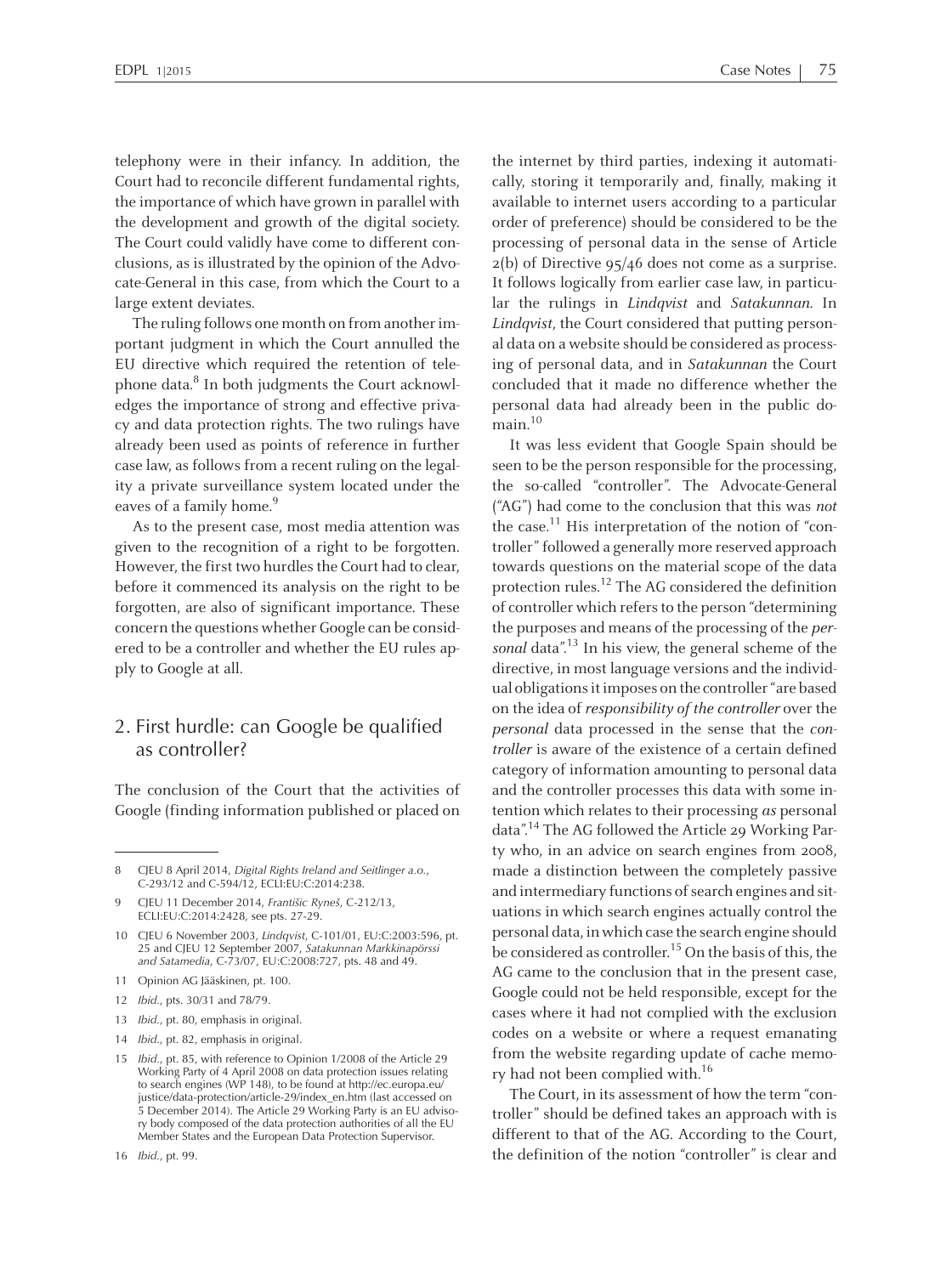to exclude search engines from the scope would be contrary to the objective of the provision which is to ensure, through <sup>a</sup> broad definition of the concept, the effective and complete protection of data subjects (para. 34). As indicated, the Court emphasises that the activities of the search engine are different from the activities of the website (para. 35). The activity of the search engine significantly affects the rights of the data subject, which are in addition to the activities of the website holder (para. 38). This distinct character of the activities of <sup>a</sup> search engine is <sup>a</sup> crucial point in the reasoning of the Court and with respec<sup>t</sup> to several of the questions considered by the Court, it explains why it took an approach different to that of the AG, starting with whether Google can be considered "controller".

The Court does not accep<sup>t</sup> that the role of Google, as the provider of <sup>a</sup> search engine, is only <sup>a</sup> passive one. Accordingly, the Court concludes that Google can be held responsible for data to which its searches may lead <sup>a</sup> user and it must therefore ensure that the processing of the personal data complies with the requirements of Directive 95/46. Obviously, this only applies if the directive is applicable with <sup>a</sup> view to its territorial scope, the second hurdle.

## 3. Second hurdle: are the EU rules applicable to the activities of Google?

Article 4 of Directive 95/46 sets out the territorial scope of the directive. The data protection rules apply if the processing of personal data is carried out in the context of the activities of an establishment of the controller on the territory of <sup>a</sup> Member State, or, in case no such establishment exists, if for the purpose of processing personal data, the controller makes use of equipment on the territory of <sup>a</sup> Member State.<sup>17</sup> In the present case, there is no doubt that Google Inc. had an establishment in Spain. It was less evident that the Court would conclude that the processing of personal data by Google was carried out in the context of the activities of the Spanish establishment, since the activities of Google Spain concerned only the commercial exploitation of the search engine.

Again, the Court is led by the objective of Directive 95/46, which is to offer individuals effective protection. In order to preven<sup>t</sup> individuals from being deprived of the protection guaranteed by it, and that protection from being circumvented, the directive prescribed "a particularly broad territorial scope" (para. 54). Since the activities of Google Spain and Google Inc. are inextricably linked, the Court concludes that the personal data processing activities take place in the context of the activities of the Spanish establishment.

This leaves the reader with an unanswered "what if" question. What if the Court concluded otherwise on this point, and had to assess whether Google Inc. for the purpose of the data processing made use of equipment on the Spanish territory? Not an easy question to answer, since this element to define the territorial scope of the directive seems outdated. Due to cloud computing services, the physical equipment used for the storage and transfer of personal data could in theory be located everywhere in the world. Moreover, the exact geographical location of Google data centres are kept secret.<sup>18</sup>

The positive answer of the Court, which is actually in line with the opinion of the Advocate-General, avoids the odd situation whereby the EU data protection rules would not apply to <sup>a</sup> Spanish citizen who, through <sup>a</sup> Spanish website, searches on his own name, and finds <sup>a</sup> link to <sup>a</sup> Spanish website of <sup>a</sup> Spanish newspaper which published his personal data on something that happened in Spain. It may perhaps be assumed that the Court had to give a positive answer to the question.

Still, the ruling has not been free from criticism on this point. Kuner argues that the EU is creating <sup>a</sup> sort of EU internet which is different from the worldwide web.<sup>19</sup> Indeed, parallel digital realities could exist if in <sup>a</sup> situation like the presen<sup>t</sup> case Google would only remove the link to La Vanguardia for persons that are performing the search from the EU territory, but not for persons who are doing so while being physically outside the EU. However, this does not seemto be the consequence of <sup>a</sup> broad interpretation of the territorial scope of the EU data protection rules,

<sup>17</sup> See Article 4(1)(a) and (c) of Directive 95/46. Another possibility is provided in Article 4(1)(b), when the controller is not established on <sup>a</sup> Member States' territory, but in <sup>a</sup> place where the national law of <sup>a</sup> Member State applies by virtue of international public law.

<sup>18</sup> See opinion AG Jääskinen, pt. 62.

<sup>19</sup> Christopher Kuner, *The Court of Justice of EU's Judgment on the "Right to be forgotten": An International perspective*, <sup>20</sup> May 2014, to be found at http://www.ejiltalk.org, (last accessed on <sup>5</sup> December 2014).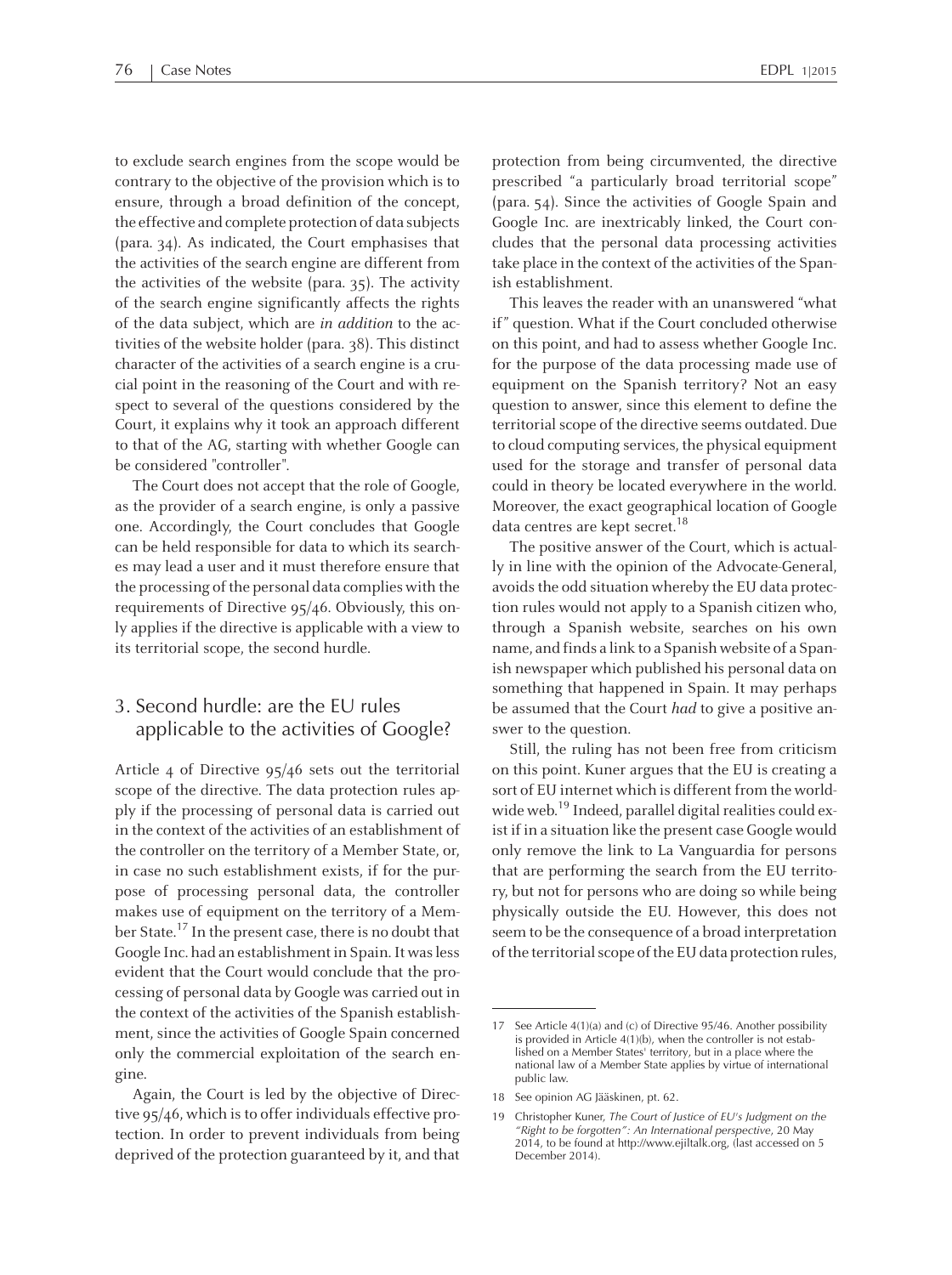but rather the borderless nature of internet and the limits of national and regional jurisdictions.

In January 2012, the European Commission proposed new data protection rules. The provision on the territorial scope of the regulation which is supposed to replace Directive  $95/46$  is changed. The rules should still apply if the processing of personal data takes places in the context of the activities of an establishment of the controller, but the criterion on the use of equipment has been abolished. Instead, in the absence of an establishment, the rules apply if the processing activities are related to the offering of goods and services to data subjects residing in the Union, or the monitoring of their behavior.<sup>20</sup> This approach is in line with the one chosen for the protection of consumers on internet. <sup>21</sup> With these new rules, there would obviously be no doubt that the rules apply to <sup>a</sup> situation such as in the presen<sup>t</sup> case.

## 4. The right to be forgotten in Directive 95/46

The Advocate-General presented <sup>a</sup> definition of the right to be forgotten, namely the entitlement of <sup>a</sup> data subject "to restrict or terminate dissemination of personal data that he considers to be harmful or contrary to his interests".<sup>22</sup> According to the AG such an entitlement was not provided for in Directive 95/46. The purposes of processing and the interests served by it, when compared to those of the data subject, are the criteria to be appliedwhen data is processedwithout the subject's consent, and not the subjective preferences of the latter.<sup>23</sup> The AG took the view that a subjective preference does not amount to <sup>a</sup> compelling legitimate ground within the meaning of Article 14(a) of the directive.

- <sup>25</sup> *Ibid.*, pt. 133.
- 26 *Ibid.*
- <sup>27</sup> *Ibid.*, pt. 134.

Because the right to data protection in Article <sup>8</sup> of the EU Charter "does not as such add any significant new elements" to the interpretation of Directive 95/46, the AG looked at whether the right to be forgotten could possibly be derived from the right to privacy in Article 7 of the EU Charter.<sup>24</sup> Such a right should then be balanced with the right of freedom of expression and information (Article <sup>11</sup> Charter) and the right to conduct <sup>a</sup> business (Article <sup>16</sup> EU Charter), which, according to the AG, leads to "a particular complex and difficult constellation of fundamental rights" which "prevents justification for reinforcing the data subject's legal position under [Directive 95/46] and imbuing it with <sup>a</sup> right to be forgotten". 25 It would entail "sacrificing pivotal rights such as freedom of expression and information".<sup>26</sup> The AG explicitly discourages the Court from concluding that the conflicting interests could satisfactorily be balanced in individual cases on <sup>a</sup> case-by-case basis,with the judgment to be left to the internet search engine service provider:

In particular, internet search engine service providers should not be saddled with such an obliqation. This would entail an interference with the freedom of expression of the publisher of the web page, who would not enjoy adequate legal protection in such <sup>a</sup> situation, any unregulated 'notice and take down procedure' being <sup>a</sup> private matter between the data subject and the search engine service provider. […] It would amount to the censuring of his published content by <sup>a</sup> private party. […] It is <sup>a</sup> completely different thing that the States have positive obligations to provide an effective remedy against the publisher infringing the right to private life, which in the context of internet would concern the publisher of the web page.<sup>27</sup>

Despite this warning, the Court concludes that a right to be forgotten can be derived from Directive 95/46 and that Google, after receiving <sup>a</sup> reques<sup>t</sup> to that extent, has to assess case-by-case whether the reques<sup>t</sup> should be accepted or not.

At the basis of the divergence of views, is the position of the Court that the activities of <sup>a</sup> search engine like Google are separate fromand come in addition to the activities of the website holder. This distinction allows the Court to declare the legality of the initial publication of the data on internet irrelevant for assessing whether the search engine operator should remove the contested links (para. 86). In the

<sup>20</sup> See Article <sup>3</sup> of the proposal of <sup>25</sup> January <sup>2012</sup> for <sup>a</sup> regulation of the European Parliament and of the Council on the protection of individuals with regard to the processing of personal data and on the free movement of such data (General Data Protection Regulation), COM(2012)11.

<sup>21</sup> See e.g. CJEU <sup>7</sup> December 2010, *Pammer and Hotel Alpenhof*, C-585/08 and C-144/09, ECLI:EU:C:2010:740.

<sup>22</sup> Opinion AG Jääskinen, pt. 108.

<sup>23</sup> *Ibid.*

<sup>24</sup> *Ibid.*, pt. <sup>113</sup> and <sup>126</sup> and further.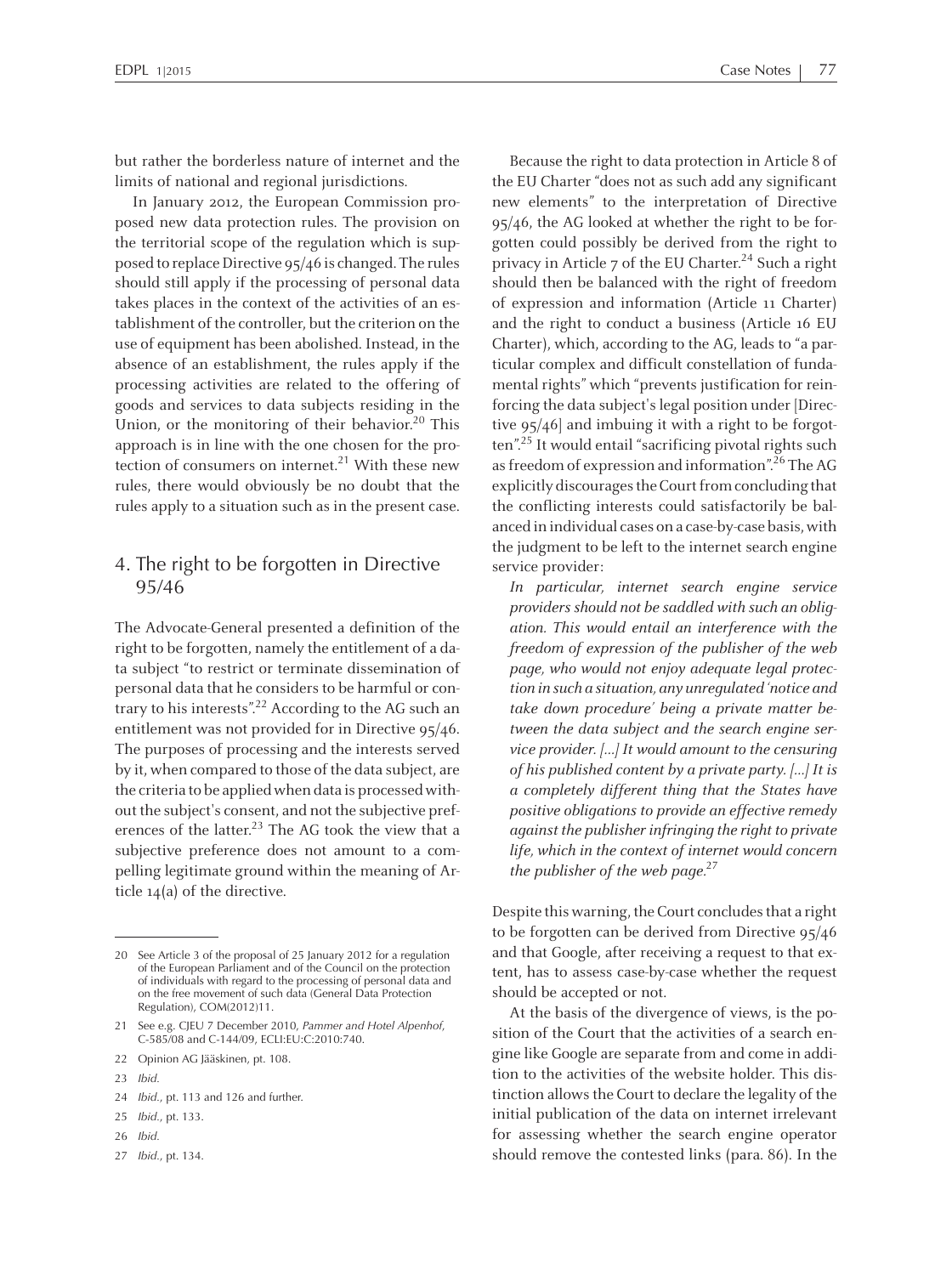same logic, the Court can conclude that <sup>a</sup> person is not required to lodge <sup>a</sup> parallel reques<sup>t</sup> for removal to the publisher of the website (para. 82-84).

The Court also uses the distinction between the activities of the search engine and the website holder to allow it to leave <sup>a</sup> consideration of the important role <sup>a</sup> search engine plays, as an instrument of the freedom of expression and information for persons wanting to disseminate information (the publisher of a website), largely out of its analysis.<sup>28</sup> Having made this distinction, the Court is able to say that the interests of the search engine operator are solely economic. In line with this, the Court considers that the activities of <sup>a</sup> publisher of <sup>a</sup> website can fall under Article 9 of Directive 95/46, which contains the exception for journalistic purposes, while the activities of the search engine operator appear to be outside the ambit of Article 9 (para. 85). For the presen<sup>t</sup> case, the Court is able to leave the interests of the website holder outside the analysis because when making the balance of interests under Article 7(f) only the legitimate interests of the third party or parties "to whom the data are disclosed" are taken into account and not those of the third party who disseminates the information.

The Court places the emphasis on the interest of the data subject. This is most clearly illustrated by the consideration that the rights of the data subject, as <sup>a</sup> rule, override not only the economic interest of the operator of the search engine but also the interest of the general public in finding that information upon <sup>a</sup> search relating to the data subject's name (para. <sup>81</sup> and 97). However, the Court identifies some circumstances in which the right of the general public in having accessto the information in question prevails. In determining whether such circumstances exist, the criteria the Court will consider, namely the role played by the data subject in public life and the interest of the public of having that information, resemble the criteria used by the European Court of Human Rights in its well-established case law on the balance between the right to privacy and the freedom of expression.<sup>29</sup>

By formulating the point of departure as being that the rights of the data subject, as <sup>a</sup> rule, prevail over the interests of the search engine and its users, the Court seems to take the position that the subjective preferences of the data subject are sufficient ground for <sup>a</sup> successful reques<sup>t</sup> for removal of the link from the list of search result. Apparently, the Court was not convinced by the objections of the AG, who wanted to give meaning to the requirement in Article 14 that the data subject should have compelling legitimate grounds for the objection to the processing. The Court in fact seems to absorb this criterion in the balance of interests to be made under Article 7(f). It thereby relinquishes the opportunity to use the criterion provided inArticle 14 to give <sup>a</sup> bitmore weight to the right of freedom of expression and avoid criticism on the lack of <sup>a</sup> proper balance between the conflicting rights at stake. 30

As a consequence of the ruling, if a request arrives from a person concerning search results for his name Google has to assess where the balance of interests lay on <sup>a</sup> case-by-case basis. Out of the almost 186.000 requests it received in December 2014, Google indicated that it had refused about 60 percent. On <sup>26</sup> November 2014, the Article 29 WP published guidelines indicating the agreed common approach of all data protection authorities in the EU.<sup>31</sup> It developed 13 main criteria which should be seen as <sup>a</sup> flexible working tool to help data protection authorities during their decision making process.<sup>32</sup> Data protection authorities should now be ready to deal with what might become <sup>a</sup> flood of complaints of persons whose requests were denied by Google.

### 5. The new EU rules on data protection

Now that <sup>a</sup> right to be forgotten can be derived from the provisions of Directive 95/46, the question arises, what added value the right to be forgotten has in the newly proposed rules on data protection. The

<sup>28</sup> The Court does point at the "important role" played by search engines, but only to underline that its activities constitute <sup>a</sup> more significant interference with the data subject's fundamental right to privacy than the publication on the website, see pts. <sup>80</sup> and 87. See for criticism on this point Hielke Hijmans, *Right to have links removed: Evidence of effective data protection*, Maastricht Journal, p. 555-563.

<sup>29</sup> See e.g. ECHR 14 June 2004, *Von Hannover v. Germany* (59320/00, *RJD* 2004-VI).

<sup>30</sup> See e.g. Steve Peers, *The CJEU's Google Spain judgment: failing to balance privacy and freedom of expression*, pos<sup>t</sup> of <sup>13</sup> May <sup>2014</sup> on http://eulawanalysis.blogspot.be, (last accessed on <sup>5</sup> December 2014).

<sup>31</sup> These guidelines (WP 225) can be found at http://ec.europa.eu/ justice/data-protection/article-29/index\_en.htm, (last accessed on 5 December 2014).

<sup>32</sup> See the press release which accompanied the publication of the guidelines, to be found at http://ec.europa.eu/justice/data -protection/article-29/index\_en.htm, (last accessed on <sup>5</sup> December 2014).